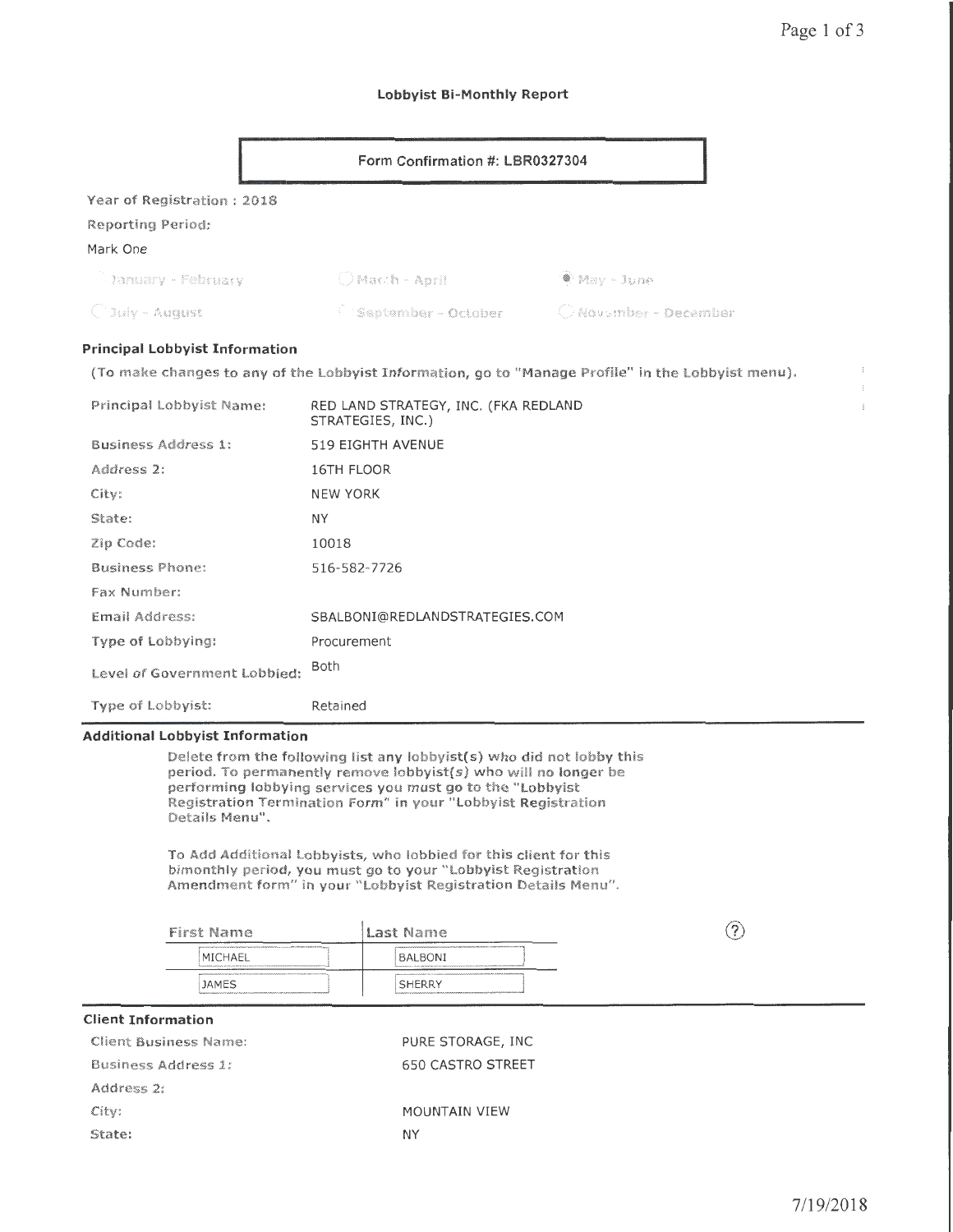| Zip Code:                                                                                                                                                                    | 94041                            |     |
|------------------------------------------------------------------------------------------------------------------------------------------------------------------------------|----------------------------------|-----|
| Country:                                                                                                                                                                     | US.                              |     |
| <b>Business Phone:</b>                                                                                                                                                       | (301) 717-9968                   |     |
| Fax Number:                                                                                                                                                                  | $(301)$ 717-9968                 |     |
| Chief Administrative Officer First Name:                                                                                                                                     | KIMBERLY                         |     |
| Chief Administrative Officer Last Name:                                                                                                                                      | <b>BRADBURY</b>                  |     |
| Chief Administrative Officer Title:                                                                                                                                          | DIRECTOR PUBLIC SECTOR CONTRACTS |     |
|                                                                                                                                                                              | <b>Third Party Information</b>   |     |
| Name:                                                                                                                                                                        |                                  |     |
| <b>Business Address 1:</b>                                                                                                                                                   |                                  |     |
| Address 2:                                                                                                                                                                   |                                  |     |
| City:                                                                                                                                                                        |                                  |     |
| State:                                                                                                                                                                       |                                  |     |
| $\mathbb{Z}ip$ Code:                                                                                                                                                         |                                  |     |
| Country:                                                                                                                                                                     |                                  |     |
| <b>Business Phone:</b>                                                                                                                                                       |                                  |     |
| Summary of Compensation and Reimbursed Expenses for this period<br>Compensation<br><b>Reimbursed Expenses</b><br>(Current Period Only)<br>(Current Period Only)<br>4000<br>0 |                                  |     |
| Other Lobbying Expenses (Current Period Only)                                                                                                                                |                                  |     |
| A. Report in the aggregate all expenses less than or equal to \$75 :                                                                                                         |                                  | 0   |
| B. Report in the aggregate all expenses for salaries of non-lobbying employees :                                                                                             |                                  | 0   |
| C.Itemize all expenses exceeding $$75$ : $(?)$                                                                                                                               |                                  |     |
| I have no itemized expenses to report for this period.                                                                                                                       |                                  |     |
| $\checkmark$ . Check box to agree with previous statement or enter expenses below                                                                                            |                                  |     |
|                                                                                                                                                                              |                                  | Top |
| D. Total expenses for current period : $$0$                                                                                                                                  |                                  |     |
| Subject<br>Subjects on which you lobbied:                                                                                                                                    |                                  |     |
| IT PROCUREMENT OPPORTUNITIES                                                                                                                                                 |                                  |     |
| Person<br>Person, State Agency, Municipality or Legislative Body lobbied:                                                                                                    |                                  |     |

NYS OFFICE OF INFORMATION TECHNOLOGY SERVICES

Bill

Bill, Rule, Regulation, Rate Number or brief description relative to the introduction or intended introduction of legislation or a resolution on which you lobbied:

No details were entered.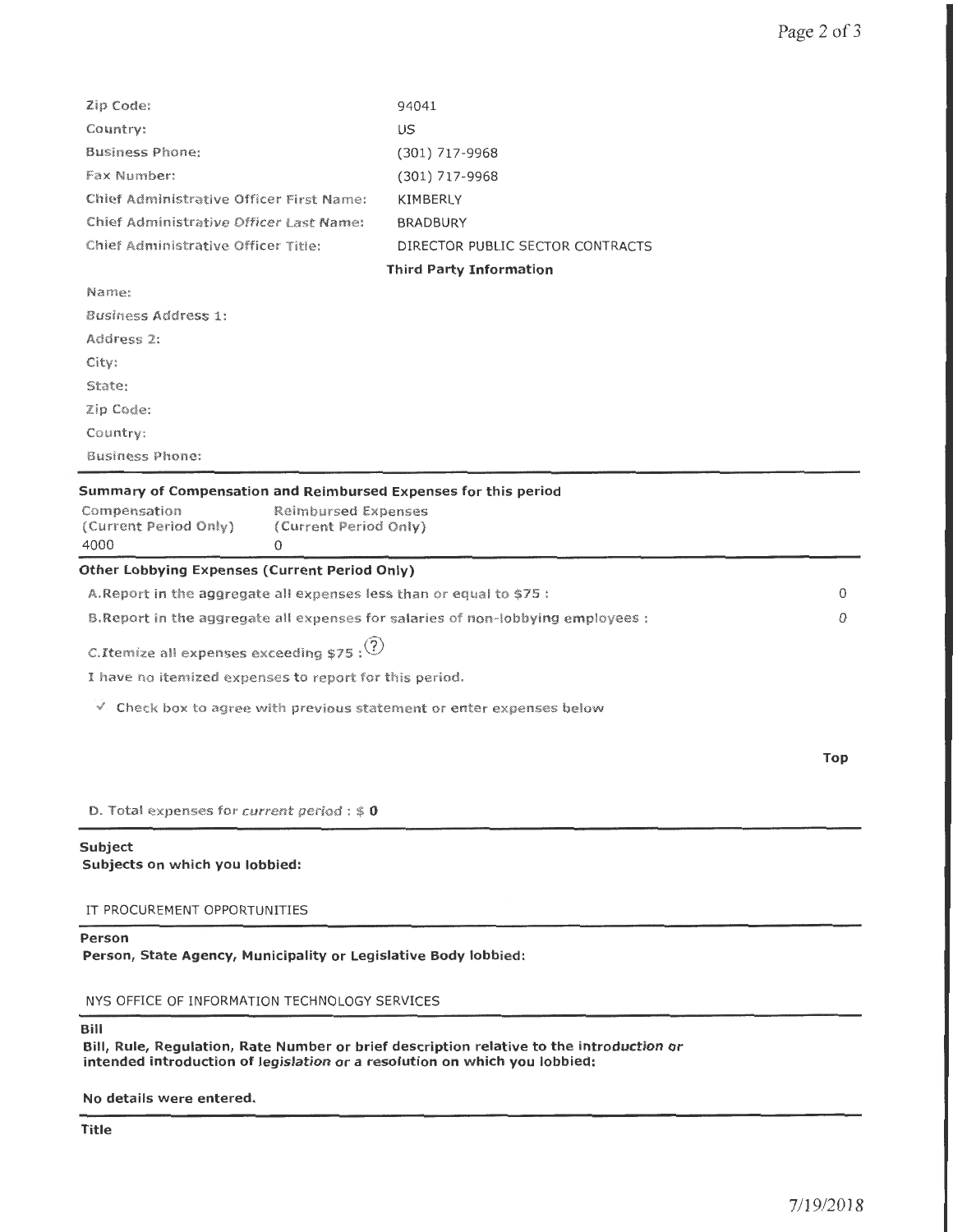Title and Identifying # of procurement contracts and documents on which you expect to lobby:

No details were entered.

## Number or Subject Matter

Number or Subject Matter of Executive Order of Governor/Municipality on which you expect to lobby:

No details were entered.

### Subject Matter

Subject Matter of and Tribes involved in tribal-state compacts, etc on which you expect to lobby:

#### No details were entered.

#### Declaration

I declare under penalty of perjury that the information contained in this Bi-Monthly report is true, correct and complete to the best of my knowledge and belief.

 $\mathbf{y}'$  check box this gree with previous state nent Date : 6/29/2018 First Name: MICHAEL Last Name: BALBONI Comments: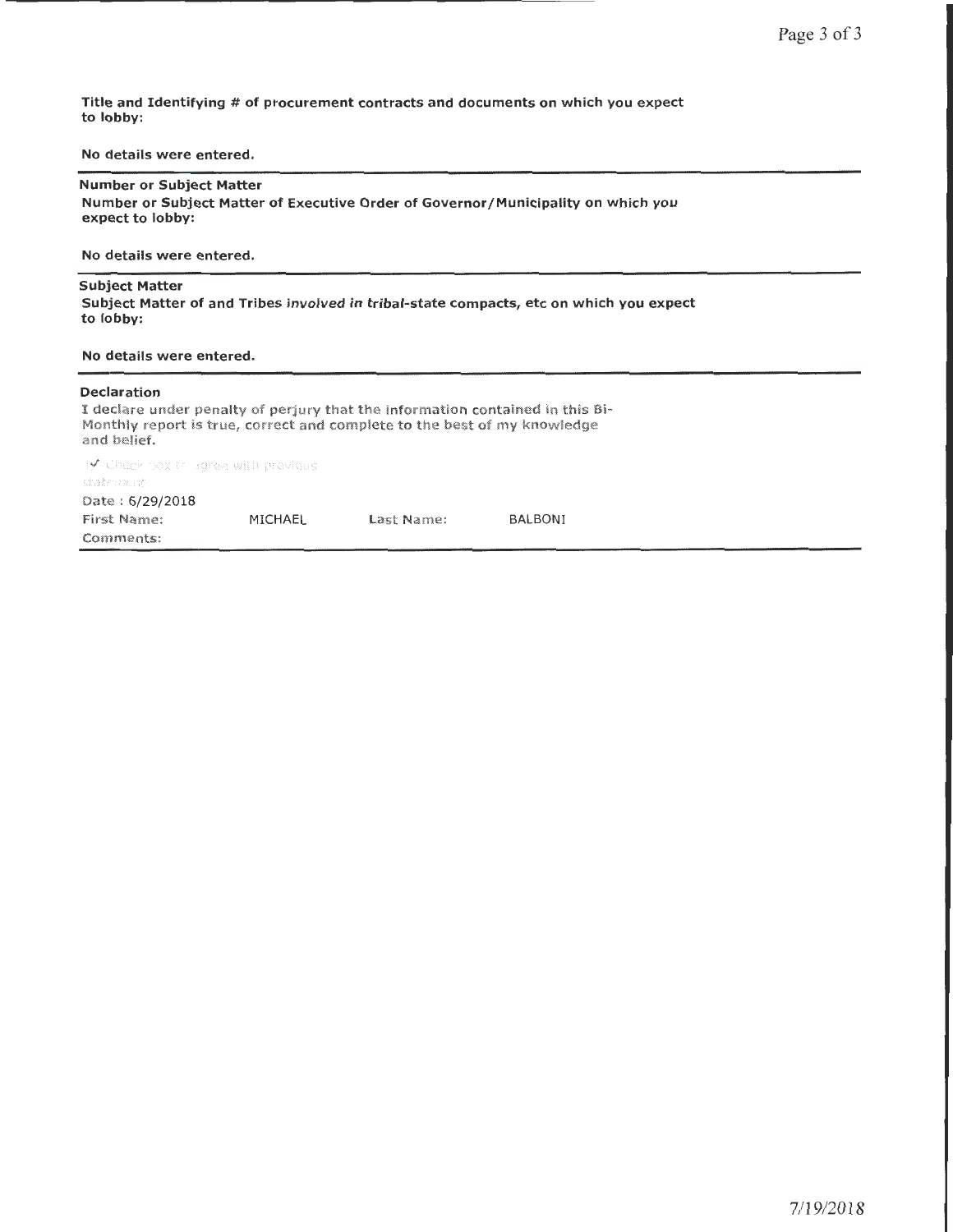ŧ

### Lobbyist Bi-Monthly Report

|                                                             | Form Confirmation #: LBR0327295 |                     |  |
|-------------------------------------------------------------|---------------------------------|---------------------|--|
| Year of Registration: 2018<br>Reporting Period:<br>Mark One |                                 |                     |  |
| January · February                                          | C March - April                 | .® May - June       |  |
| . July - August                                             | Geptember - October             | November - December |  |

# Principal Lobbyist Information

(To make changes to any of the lobbyist Information, go to "Manage Profile" in the lobbyist menu).

| Principal Lobbyist Name:     | RED LAND STRATEGY, INC. (FKA REDLAND<br>STRATEGIES, INC.) |
|------------------------------|-----------------------------------------------------------|
| Business Address 1:          | 519 EIGHTH AVENUE                                         |
| Address 2:                   | 16TH FLOOR                                                |
| City:                        | <b>NEW YORK</b>                                           |
| State:                       | <b>NY</b>                                                 |
| Zip Code:                    | 10018                                                     |
| <b>Business Phone:</b>       | 516-582-7726                                              |
| Fax Number:                  |                                                           |
| Email Address:               | SBALBONI@REDLANDSTRATEGIES.COM                            |
| Type of Lobbying:            | <b>Both</b>                                               |
| Level of Government Lobbied: | <b>Both</b>                                               |
| <b>Type of Lobbyist:</b>     | Retained                                                  |

# Additional Lobbyist Information \_

Delete from the following list any lobbyist(s) who did not lobby this period. To permanently remove lobbyist(s) who will no longer be performing lobbying services you must go to the "Lobbyist Registration Termination Form" in your "Lobbyist Registration Details Menu".

To Add Additional Lobbyists, who lobbied for this client for this bimonthly period, you must go to your "Lobbyist Registration Amendment form" in your "Lobbyist Registration Details Menu".

| <b>First Name</b>                                                                                                                                                                                                                         | Last Name                                                                                                                                                                                         | r |
|-------------------------------------------------------------------------------------------------------------------------------------------------------------------------------------------------------------------------------------------|---------------------------------------------------------------------------------------------------------------------------------------------------------------------------------------------------|---|
| MICHAEL<br>however environment environment and contains the contract of the contact of the contact of the contact of the contact of the contact of the contact of the contact of the contact of the contact of the contact of the contact | interactions and are are controlled and the consequent or more term and consequent of the control<br>BALBONI<br>ma como conversionario conversiones escritores escritores en controversiones este |   |
| ganaannoonaarraarraarraarraarraarraarraa manaannoonannoonaarraarra<br><b>JAMES</b>                                                                                                                                                        | <b>SHERRY</b><br><u>Электронны масли алектронных материальных составленных составляется составляется на составляется в составительности</u>                                                       |   |

## Client Information

| Client Business Name: | ONEXIM SPORTS AND ENTERTAINMENT HOLDING USA, INC. |
|-----------------------|---------------------------------------------------|
| Business Address 1:   | 375 PARK AVENUE                                   |
| Address 2:            | <b>SUITE 2608</b>                                 |
| City:                 | <b>NEW YORK</b>                                   |
| State:                | ΝY                                                |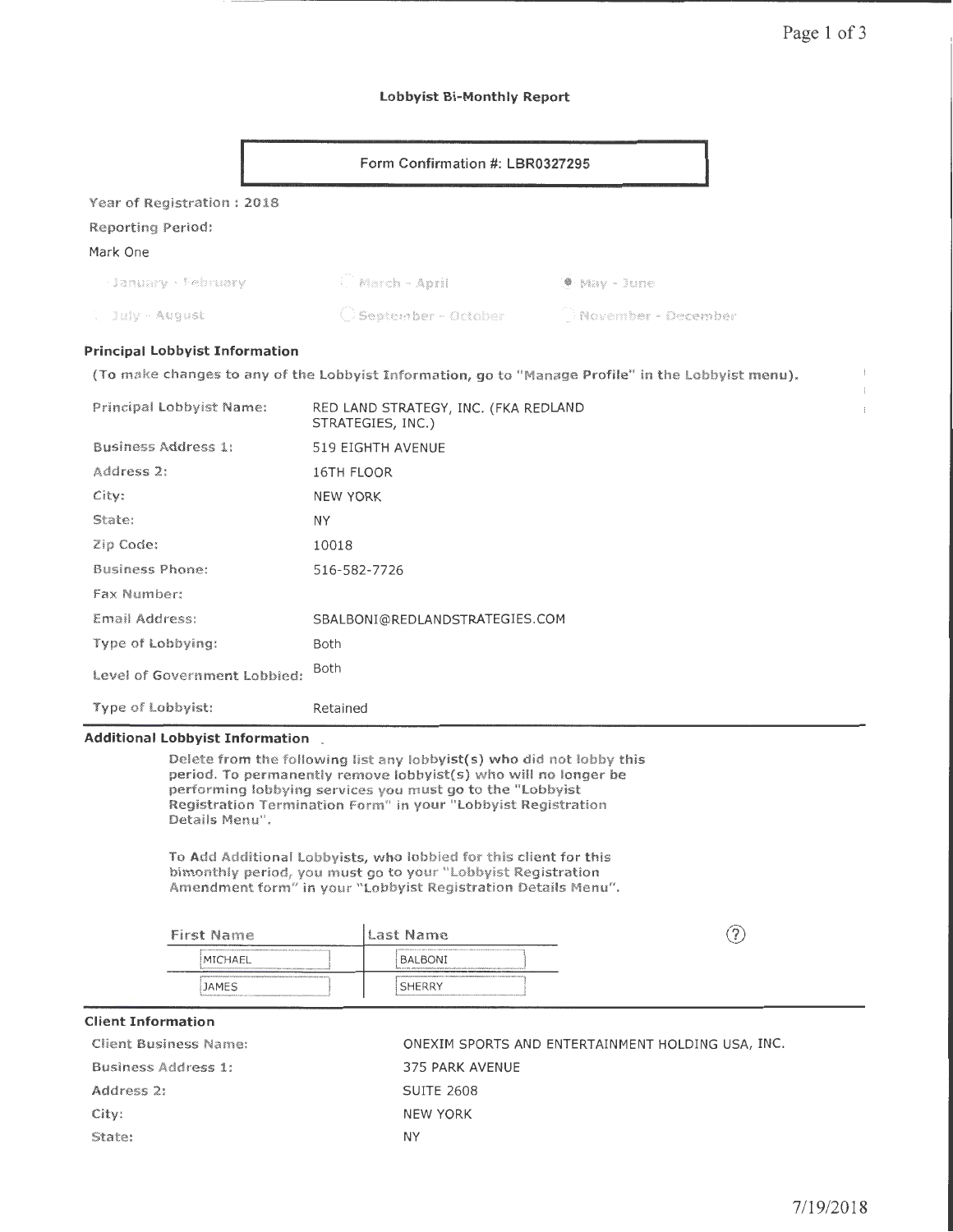| Zip Code:                                                                        | 10152                          |     |
|----------------------------------------------------------------------------------|--------------------------------|-----|
| Country:                                                                         | US                             |     |
| <b>Business Phone:</b>                                                           | 212-813-1155                   |     |
| Fax Number:                                                                      | 212-813-1155                   |     |
| Chief Administrative Officer First Name:                                         | MAUREEN                        |     |
| Chief Administrative Officer Last Name:                                          | <b>HANLON</b>                  |     |
| Chief Administrative Officer Title:                                              | PRESIDENT                      |     |
|                                                                                  | <b>Third Party Information</b> |     |
| Name:                                                                            |                                |     |
| Business Address 1:                                                              |                                |     |
| Address 2:                                                                       |                                |     |
| City:                                                                            |                                |     |
| State:                                                                           |                                |     |
| $\mathbb{Z}$ ip Code:                                                            |                                |     |
| Country:                                                                         | US                             |     |
| <b>Business Phone:</b>                                                           |                                |     |
| Summary of Compensation and Reimbursed Expenses for this period                  |                                |     |
| Compensation<br><b>Reimbursed Expenses</b>                                       |                                |     |
| (Current Period Only)<br>(Current Period Only)                                   |                                |     |
| 10000<br>$\Omega$                                                                |                                |     |
| <b>Other Lobbying Expenses (Current Period Only)</b>                             |                                |     |
| A. Report in the aggregate all expenses less than or equal to \$75 :             |                                | 0   |
| B. Report in the aggregate all expenses for salaries of non-lobbying employees : |                                | 0   |
| C.Itemize all expenses exceeding \$75 : $(2)$                                    |                                |     |
| I have no itemized expenses to report for this period.                           |                                |     |
| $\vee$ Check box to agree with previous statement or enter expenses below        |                                |     |
|                                                                                  |                                |     |
|                                                                                  |                                | Top |
|                                                                                  |                                |     |
| D. Total expenses for current period : $$0$                                      |                                |     |
| Subject                                                                          |                                |     |
| Subjects on which you lobbied:                                                   |                                |     |
| ISSUES RELATED TO THE NASSAU COLISEUM                                            |                                |     |
| Person<br>Person, State Agency, Municipality or Legislative Body lobbied:        |                                |     |
| NASSAU COUNTY LEGISLATURE, NYS LEGISLATURE                                       |                                |     |
|                                                                                  |                                |     |

Bill

Bill, Rule, Regulation, Rate Number or brief description relative to the introduction or intended introduction of legislation or a resolution on which you lobbied:

No details were entered.